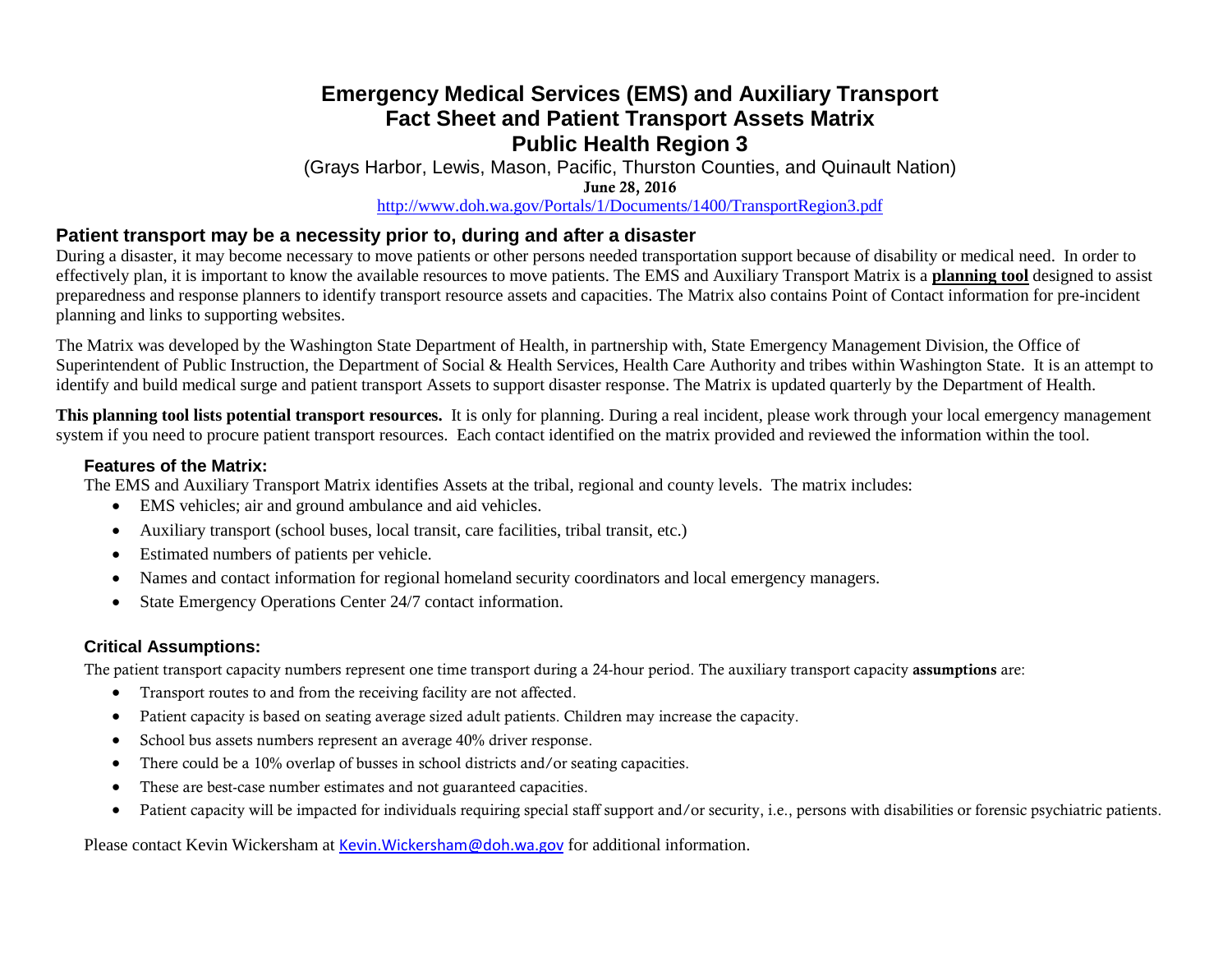| Region 3 EMS Patient and Auxiliary Patient Transport Assets and Capacities - June 28, 2016 |                                            |                        |                                                                              |                                                     |                                                      |                                                 |                                                                                        |                                 |                                                                                                                                  |
|--------------------------------------------------------------------------------------------|--------------------------------------------|------------------------|------------------------------------------------------------------------------|-----------------------------------------------------|------------------------------------------------------|-------------------------------------------------|----------------------------------------------------------------------------------------|---------------------------------|----------------------------------------------------------------------------------------------------------------------------------|
|                                                                                            | Number of Vehicles that May Be Available i |                        |                                                                              |                                                     |                                                      |                                                 | Number of Patients that May Be Transported"                                            |                                 |                                                                                                                                  |
| County, Tribe,<br><b>Agency, Other</b>                                                     | Ground<br><b>Ambulance</b>                 | Aid<br><b>Vehicles</b> | <b>County</b><br><b>Auxiliary</b><br><b>Transport</b> iii<br><b>Vehicles</b> | <b>Total</b><br><b>Transport</b><br><b>Vehicles</b> | Ground<br><b>Ambulance</b><br>Patients <sup>iv</sup> | Aid<br>Vehicles <sup>v</sup><br><b>Patients</b> | <b>County</b><br><b>Auxiliary</b><br><b>Transport</b> <sup>vi</sup><br><b>Patients</b> | <b>Total</b><br><b>Patients</b> | <b>Emergency Management Contacts</b><br>Name, Email, Work Phone, 24/7 Phone                                                      |
| <b>Grays Harbor</b>                                                                        | 34                                         | 36                     | 74                                                                           | 144                                                 | 102                                                  | 36                                              | 4,784                                                                                  | 4,922                           | Charles Wallace<br>cwallace@co.grays-harbor.wa.us<br>360-249-3911<br>360-580-2281                                                |
| <b>Lewis</b>                                                                               | 41                                         | 22                     | 115                                                                          | 178                                                 | 123                                                  | 22                                              | 7,511                                                                                  | 7,656                           | Steve Mansfield<br>steve.mansfield@lewiscountywa.go<br>$\mathbf{Y}$<br>360-740-1157<br>360-740-1151                              |
| <b>Mason</b>                                                                               | 28                                         | 29                     | 65                                                                           | 122                                                 | 84                                                   | 29                                              | 4,220                                                                                  | 4,333                           | Tammi Wright<br>tammiw@co.mason.wa.us<br>360-427-7535<br>360-427-7761                                                            |
| <b>Pacific</b>                                                                             | 22                                         | 12                     | 41                                                                           | 75                                                  | 66                                                   | 12                                              | 2,687                                                                                  | 2,765                           | Stephanie Fritts<br>sfritts@co.pacific.wa.us<br>360-875-9340<br>360-875-9340                                                     |
| <b>Thurston</b>                                                                            | 54                                         | 83                     | 178                                                                          | 315                                                 | 162                                                  | 83                                              | 11,431                                                                                 | 11,676                          | Sandy Johnson<br>johnsons@co.thurston.wa.us<br>360-867-2800<br>360-704-2740                                                      |
| Quinault<br><b>Nation</b><br><b>Ambulance</b>                                              | 3                                          | $\mathbf 0$            | $\overline{\mathbf{3}}$                                                      | 6                                                   | 9                                                    | $\mathbf{0}$                                    | 186                                                                                    | 195                             | Lisa Hall Ihall@quinault.org<br>Rich Bly rbly@quinault.org<br>360-580-1178                                                       |
| <b>Department</b><br>of Social and<br><b>Health</b><br><b>Services</b>                     |                                            |                        | $\overline{\mathbf{z}}$                                                      | $\overline{\mathbf{z}}$                             |                                                      |                                                 | 50                                                                                     | 50                              | Sue Bush<br>BushSA@dshs.wa.gov<br>(360) 902-8159<br>(360) 239-5419<br>Zane (Tim) Scott<br>Zane.scott@dshs.wa.gov<br>360-664-6029 |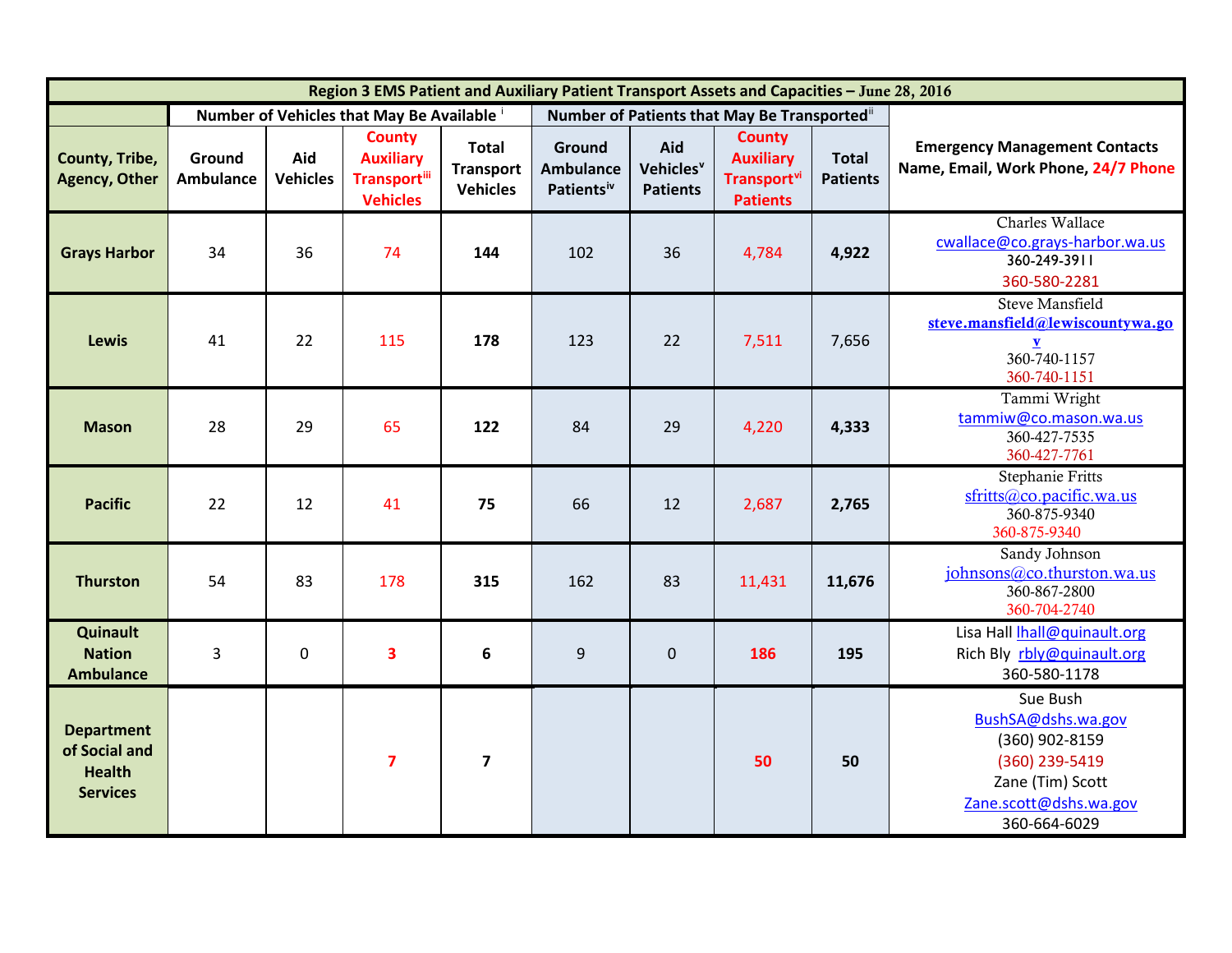<span id="page-2-5"></span><span id="page-2-4"></span><span id="page-2-3"></span><span id="page-2-2"></span><span id="page-2-1"></span><span id="page-2-0"></span>

| Region 3 EMS Patient and Auxiliary Patient Transport Assets and Capacities - June 28, 2016                    |                     |                        |                                                                              |                                                     |                                               |                                                 |                                                                                 |                                 |                                                                                                                                                                                                                                                                                           |  |
|---------------------------------------------------------------------------------------------------------------|---------------------|------------------------|------------------------------------------------------------------------------|-----------------------------------------------------|-----------------------------------------------|-------------------------------------------------|---------------------------------------------------------------------------------|---------------------------------|-------------------------------------------------------------------------------------------------------------------------------------------------------------------------------------------------------------------------------------------------------------------------------------------|--|
|                                                                                                               |                     |                        | Number of Vehicles that May Be Available i                                   |                                                     | Number of Patients that May Be Transported"   |                                                 |                                                                                 |                                 |                                                                                                                                                                                                                                                                                           |  |
| County, Tribe,<br><b>Agency, Other</b>                                                                        | Ground<br>Ambulance | Aid<br><b>Vehicles</b> | <b>County</b><br><b>Auxiliary</b><br><b>Transport</b> iii<br><b>Vehicles</b> | <b>Total</b><br><b>Transport</b><br><b>Vehicles</b> | Ground<br>Ambulance<br>Patients <sup>iv</sup> | Aid<br>Vehicles <sup>v</sup><br><b>Patients</b> | <b>County</b><br><b>Auxiliary</b><br>Transport <sup>vi</sup><br><b>Patients</b> | <b>Total</b><br><b>Patients</b> | <b>Emergency Management Contacts</b><br>Name, Email, Work Phone, 24/7 Phone                                                                                                                                                                                                               |  |
| <b>Health Care</b><br><b>Authority</b><br>(HCA) Medical<br><b>Transportation</b><br>Sub<br><b>contractors</b> |                     |                        | 116                                                                          | 116                                                 |                                               |                                                 | 552                                                                             | 552                             | Paul Meury<br>paul.meury@hca.wa.gov<br>(360) 725-1317<br>Stephen Riehl,<br>stephen.riehl@hca.wa.gov<br>360-725-1441<br><b>Regional Broker</b><br>Ann Kennedy<br>360-377-7176 ext 325<br>1800 756 5438<br>atk@paratransit.net<br>Hopelink<br>425-943-6766 (24/7)<br>dbuckley@hope-link.org |  |
| <b>Air Statewide</b>                                                                                          |                     |                        |                                                                              | 67                                                  |                                               |                                                 |                                                                                 | 134                             |                                                                                                                                                                                                                                                                                           |  |
| <b>REGION 3</b><br><b>TOTALS</b>                                                                              | 182                 | 182                    | 599                                                                          | 1017                                                | 444                                           | 182                                             | 31,421                                                                          | 32,283                          |                                                                                                                                                                                                                                                                                           |  |

EMS licensed vehicles data from the ILRS EMS Resources Report June 1, 2016 **School District[s http://www.mrsc.org/subjects/governance/spd/spd-schlst.aspx](http://www.mrsc.org/subjects/governance/spd/spd-schlst.aspx) School Buses within districts<https://eds.ospi.k12.wa.us/BusDepreciation/default.aspx?pageName=busSearch>**

**<sup>i</sup> Aid Vehicles,<http://apps.leg.wa.gov/rcw/default.aspx?cite=18.73.180>and<http://apps.leg.wa.gov/wac/default.aspx?cite=246-976-300>**

**<sup>i</sup> Air ambulance, fixed/rotary wing, is a statewide resource. There are 26 1fixed wings and 41 rotary wings.**

**ii Air ambulance may average 2 patients per flight, total statewide = 134.**

**iii Adult seating capacity includes buses, vans, trailers, etc.**

**iv 3 patients per vehicle, each transport**

**<sup>v</sup> 1 patient per vehicle, each transport**

**vi Adult seating capacity. Includes buses, vans, trailers, etc.**

l